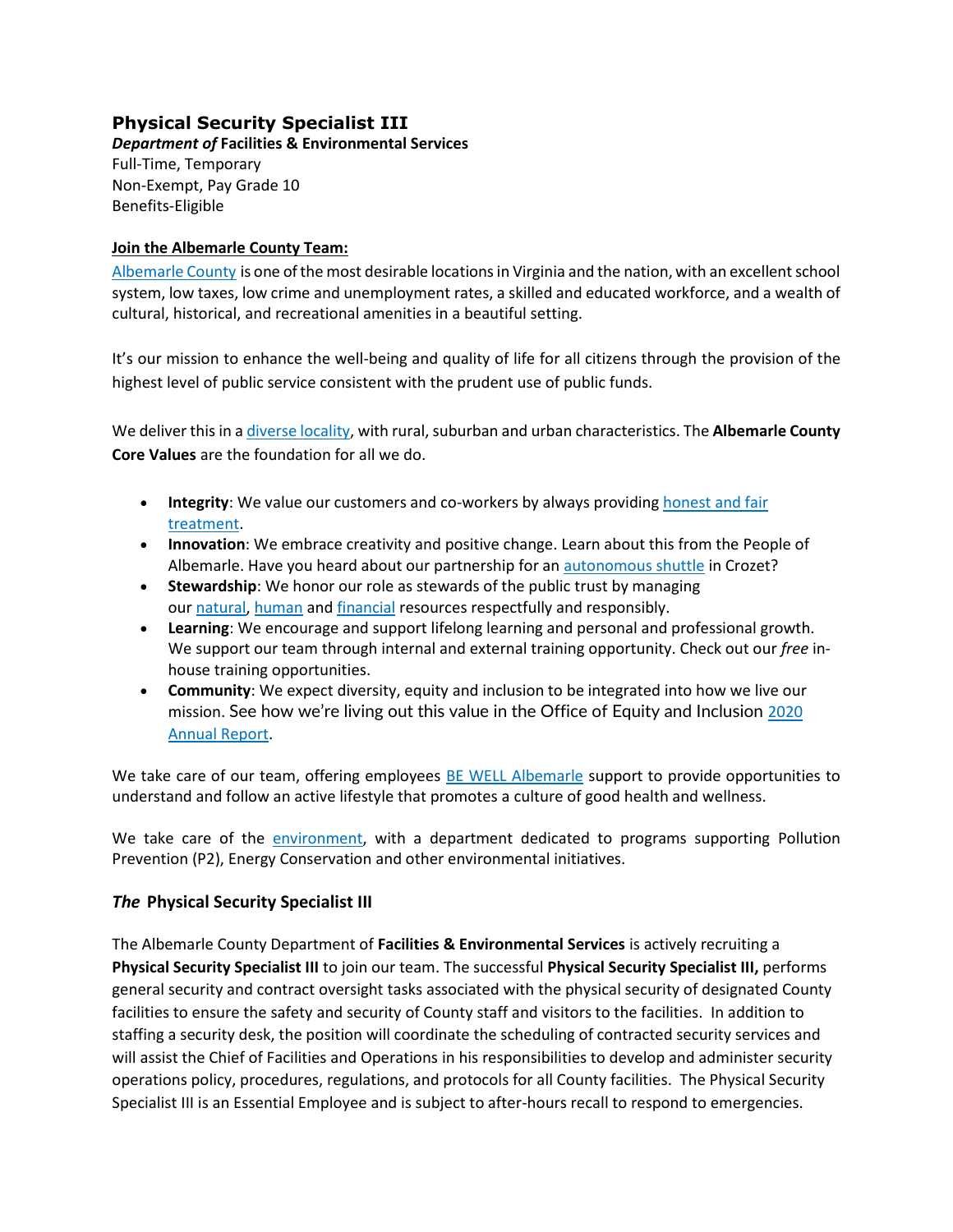### **The Expectations**

Essential functions and responsibilities of **Physical Security Specialist III** include, but are not limited to, the following:

### ESSENTIAL FUNCTIONS:

- Serves as a "welcome ambassador" while staffing the security desk, providing "way finding" and general assistance as needed;
- Ensures a safe, threat free environment for staff and visitors by intervening when a situation warrants, and de-escalating confrontations;
- Develops and revises, when needed, post orders for the security desk(s);
- Monitors visitor entry and exit directly as well as via surveillance camera system;
- Monitors and controls door access via the access control system;
- Provides a daily activity log to include, but not limited to significant events, time, duration, and reason if the security desk is left unattended, visitor count and redirection information;
- Coordinates scheduling of contracted security personnel;
- Ensures contracted security personnel are knowledgeable in the use of the surveillance camera system, card access system, and have a complete understanding of post orders;
- Assists the Chief of Facilities and Operation in the conduct of investigations by searching access and surveillance camera systems for relevant data;
- Assists the Chief of Facilities and Operations with the development, implementation, administration, and maintenance of the facility security policy and evacuation plans
- Assists the Chief of Facilities and Operations in identifying and budgeting for physical security and safety improvements to County facilities;
- Other duties as may be assigned.
- Performs related tasks as required.

# **THE QUALIFICATIONS**

# *Education and Experience*

Must possess a high school diploma or equivalent with a minimum two years' experience within security, military, law enforcement or related field. Must meet qualification standards established by DCJS for armed personnel pursuant to the Code of Virginia and all chapters thereof pertaining to the general requirements for registered personnel and certified personnel. Must be in compliance with the standards and procedures established pursuant to Code of Virginia, Part V, Compulsory Minimum Training Standards for Private Security Services Business Personnel to include, but not limited to Article 11. Registration/Certification Requirements Section 6 VAC 20-171-350 Entry Level and 6 VAC 20-171- 360 In-Service Training and Article 2, Firearms Training Requirements, Sections 6 VAC 20-171-365 General Firearms Training and 6 VAC 20-171-370 Entry Level Handgun Training. Additionally, must maintain certifications in First Aid, Cardiopulmonary Resuscitation (CPR), and Automated External